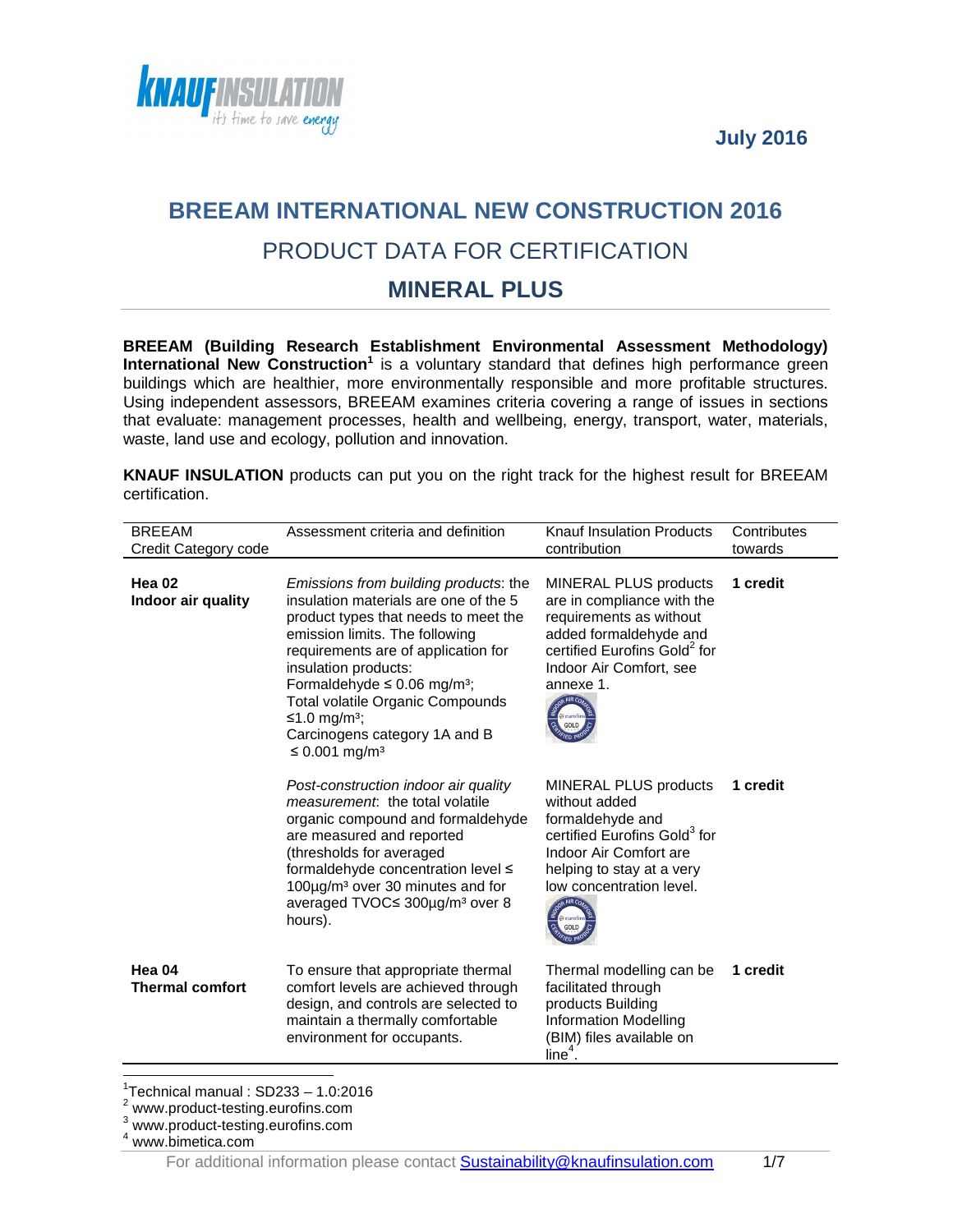



# **BREEAM INTERNATIONAL NEW CONSTRUCTION 2016** PRODUCT DATA FOR CERTIFICATION

## **MINERAL PLUS**

| <b>BREEAM</b><br>Credit Category code                                      | Assessment criteria and definition                                                                                                                                                                                                                                                                       | <b>Knauf Insulation Products</b><br>contribution                                                                                                                                                                                                                                                                        | Contributes<br>towards        |
|----------------------------------------------------------------------------|----------------------------------------------------------------------------------------------------------------------------------------------------------------------------------------------------------------------------------------------------------------------------------------------------------|-------------------------------------------------------------------------------------------------------------------------------------------------------------------------------------------------------------------------------------------------------------------------------------------------------------------------|-------------------------------|
| Hea 05<br><b>Acoustic</b><br>performance                                   | To insure the building's acoustic<br>performance, including sound<br>insulation, meets the appropriate<br>standards for its purpose.                                                                                                                                                                     | Products performance<br>aims to reduce indoor<br>ambient noise level and<br>reverberation times in<br>order to comply with<br>regulations or good<br>practices standards, see<br>annexe 4.                                                                                                                              | 1 credit                      |
| <b>Ene 01</b><br><b>Reduction of</b><br>energy use and<br>carbon emissions | To recognize and encourage<br>buildings designed to minimise<br>operational energy demand, primary<br>energy consumption and $CO2$<br>emissions.                                                                                                                                                         | <b>MINERAL PLUS products</b><br>help reducing the 3<br>parameters: operational<br>energy demand, primary<br>energy consumption and<br>$CO2$ emissions.                                                                                                                                                                  | 15 credits                    |
| <b>Ene 05</b><br><b>Energy efficiency</b><br>cold storage                  | Energy efficient design, installation<br>and commissioning: To encourage<br>the installation of energy efficient<br>refrigeration systems, therefore<br>reducing operational greenhouse gas<br>emissions. The building has been<br>designed to minimize heat loads<br>through high levels of insulation. | Products can contribute to<br>high insulation efficiency<br>in the design options.                                                                                                                                                                                                                                      | 1 credit                      |
| Mat 01<br>Life cycle impacts                                               | To encourage the use of robust and<br>appropriate life cycle assessment<br>tools and specification of construction<br>materials with a low environmental<br>impact over the full life cycle of the<br>building                                                                                           | The Environmental<br><b>Products Declarations</b><br>(EPDs) <sup>5</sup> are available<br>and 3 <sup>rd</sup> party verified<br>against EN 15804, this<br>allows maximum points<br>through Mat 01 calculator<br>(see annexe 2); and this<br>helps to comply with<br>request of at least 5 EPDs<br>for additional point. | <b>6</b> credits<br>3 credits |
| <b>Mat 03</b><br>Responsible<br>sourcing of<br>construction<br>products    | To recognize and encourage the<br>specification and procurement of<br>responsibly sourced construction<br>(RSC) products.                                                                                                                                                                                | Products comply with<br>RSC as they have up to<br>80% recycled content,<br>see annexe 3.                                                                                                                                                                                                                                |                               |

5 http://www.knaufinsulation.com/en/product-sustainability

For additional information please contact **Sustainability@knaufinsulation.com** 2/7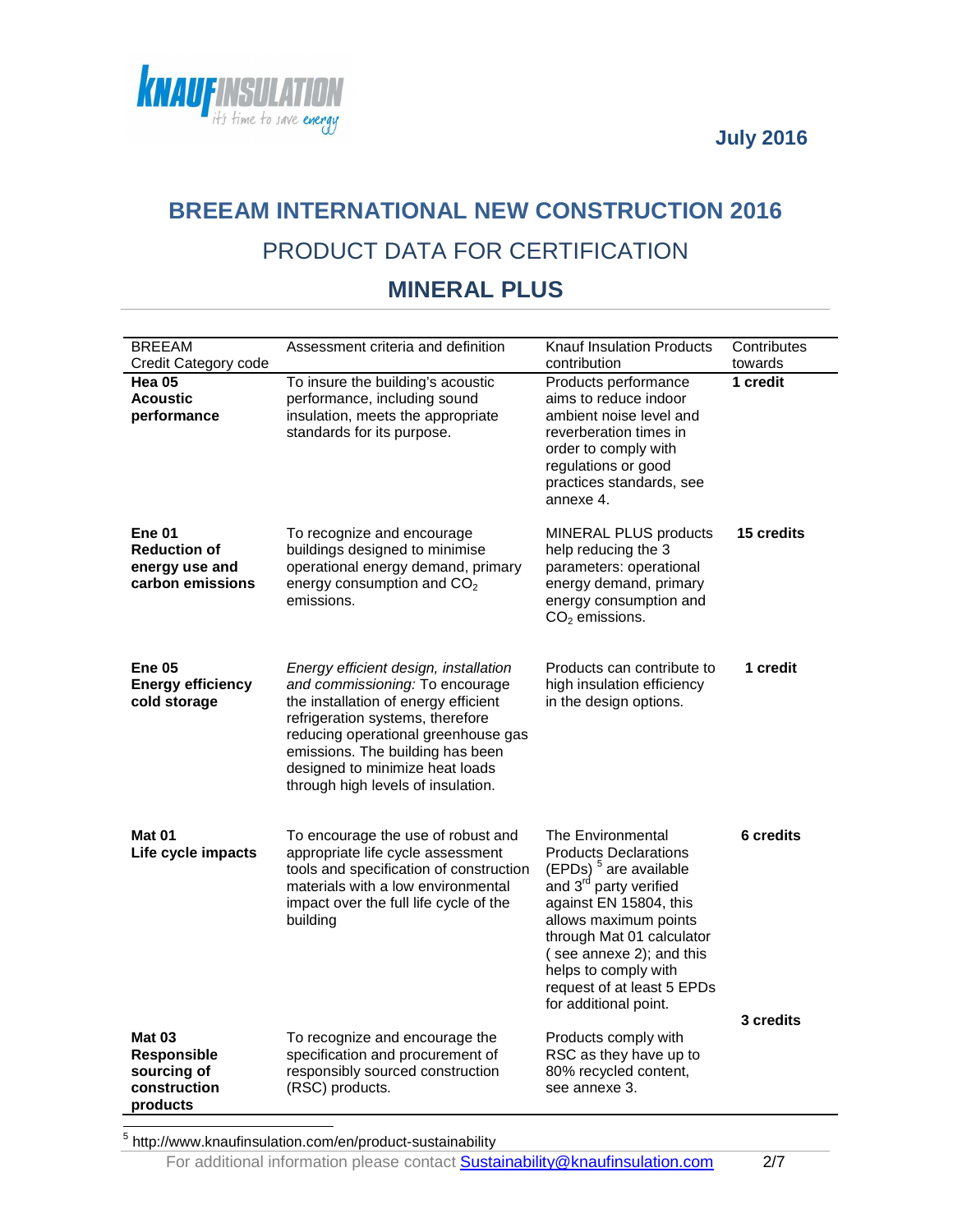



# **BREEAM INTERNATIONAL NEW CONSTRUCTION 2016** PRODUCT DATA FOR CERTIFICATION

## **MINERAL PLUS**

| <b>BREEAM</b><br>Credit Category code                | Assessment criteria and definition                                                                                                               | Knauf Insulation Products<br>contribution                                                                                                          | Contributes<br>towards |
|------------------------------------------------------|--------------------------------------------------------------------------------------------------------------------------------------------------|----------------------------------------------------------------------------------------------------------------------------------------------------|------------------------|
| <b>Wst 01</b><br>(Construction waste)<br>management) | To promote resource efficiency via<br>the effective and appropriate<br>management of construction waste                                          | Packaging's (wood and<br>plastics) and products<br>itself are recyclable.<br>Products cut-offs can also<br>be used as fillings on<br>working site. | 3 credits              |
| <b>Pol 05</b><br>(Noise attenuation)                 | To reduce the likelihood of noise,<br>arising from fixed installations on the<br>new development, affecting nearby<br>noise-sensitive buildings. | Attenuation of noise<br>sources by use of<br>acoustical insulation<br>products.                                                                    | 1 credit               |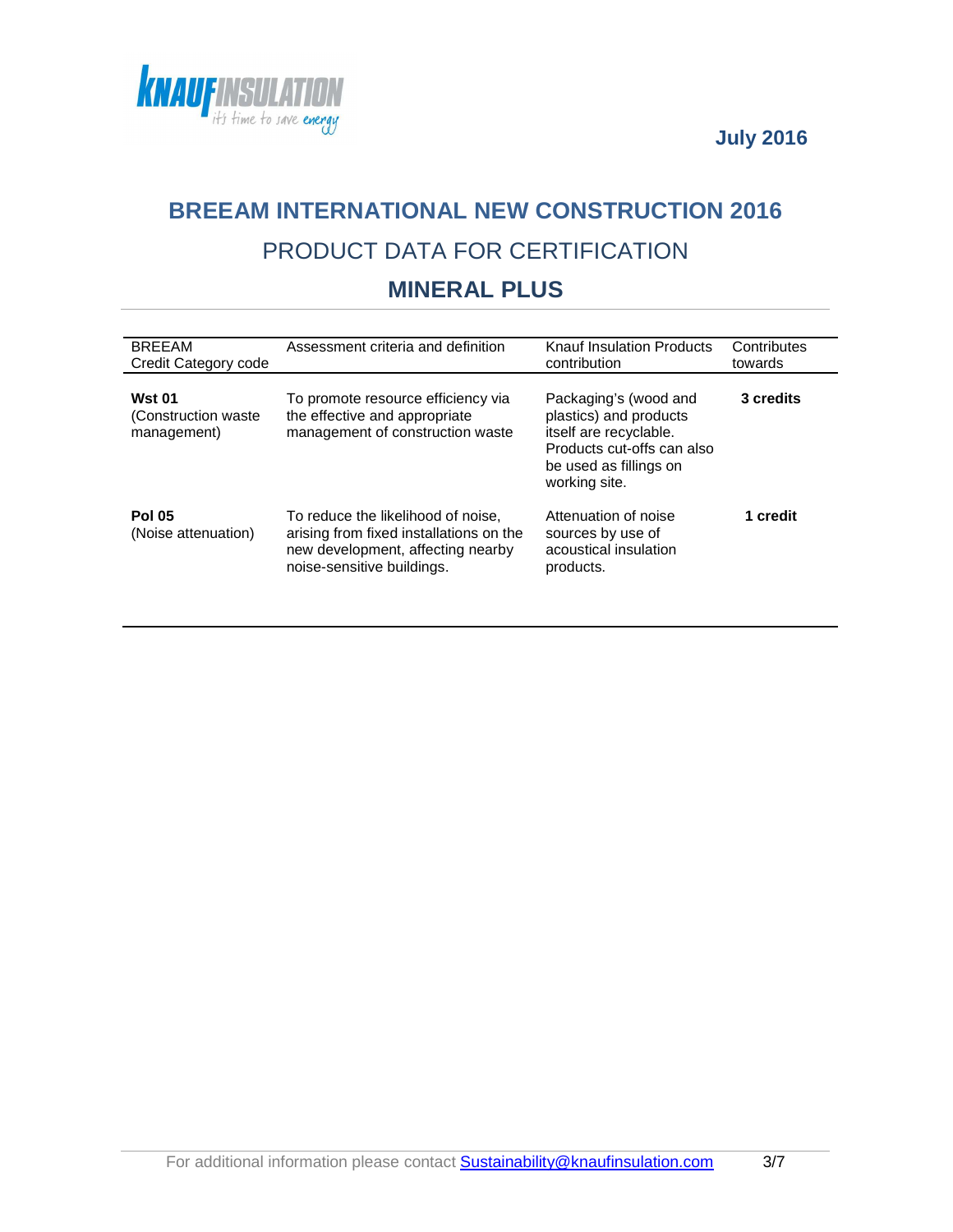



## **BREEAM INTERNATIONAL NEW CONSTRUCTION 2016** PRODUCT DATA FOR CERTIFICATION **MINERAL PLUS**

#### **Annexe 1: Hea 02 : Indoor Air Quality**

Here below the Eurofins Indoor Air Comfort Gold Certificate:

|                                                                                                                                                                                                                                     | <b>Product Testing</b>   | <b>DANAK</b>                                                                                          |
|-------------------------------------------------------------------------------------------------------------------------------------------------------------------------------------------------------------------------------------|--------------------------|-------------------------------------------------------------------------------------------------------|
| Knauf Insulation sprl<br>Rue de Maestricht 95                                                                                                                                                                                       |                          | Eurofins Product Testing A/S<br>Smedeskovvej 38<br>8464 Galten<br>Denmark                             |
| 4600 VISE<br><b>BELGIUM</b>                                                                                                                                                                                                         |                          | VOC@eurofins.com<br>www.eurofins.com/VOC-testing                                                      |
|                                                                                                                                                                                                                                     | <b>VOC TEST REPORT</b>   |                                                                                                       |
|                                                                                                                                                                                                                                     | Indoor Air Comfort GOLD® |                                                                                                       |
|                                                                                                                                                                                                                                     | 14 April 2016            |                                                                                                       |
|                                                                                                                                                                                                                                     |                          |                                                                                                       |
| <b>Sample Information</b>                                                                                                                                                                                                           |                          |                                                                                                       |
| Sample name                                                                                                                                                                                                                         | <b>Mineral Plus</b>      |                                                                                                       |
| Batch no.                                                                                                                                                                                                                           |                          |                                                                                                       |
| Production date                                                                                                                                                                                                                     | 27 January 2016          |                                                                                                       |
| Product type                                                                                                                                                                                                                        | Mineral wool             |                                                                                                       |
|                                                                                                                                                                                                                                     |                          |                                                                                                       |
| Sample reception<br><b>Brief Evaluation of the Results</b>                                                                                                                                                                          | 17/02/2016               |                                                                                                       |
|                                                                                                                                                                                                                                     | Conclusion               | Version of regulation or protocol                                                                     |
|                                                                                                                                                                                                                                     | $A +$                    | Regulation of March and April 2011 (DEVL1101903D and<br>DEVL1104875A)                                 |
|                                                                                                                                                                                                                                     | Pass                     | Regulation of March and April 2011 (DEVL1101903D and<br>DEVL1104875A)                                 |
|                                                                                                                                                                                                                                     | Pass                     | AgBB of February 2015. DIBt of October 2010                                                           |
|                                                                                                                                                                                                                                     | Pass                     | Royal decree of May 2015 (C-2014/24239)                                                               |
|                                                                                                                                                                                                                                     | EC <sub>1</sub> PLUS     | November 2015                                                                                         |
|                                                                                                                                                                                                                                     | Pass                     | Indoor Air Comfort 5.3a of March 2015                                                                 |
|                                                                                                                                                                                                                                     | Pass                     | Indoor Air Comfort GOLD 5.3a of March 2015                                                            |
|                                                                                                                                                                                                                                     | E <sub>1</sub>           | 2004                                                                                                  |
|                                                                                                                                                                                                                                     | Pass                     | Low-Emission Thermal Insulation Material and Suspended<br>Ceilings for Use in Buildings, October 2010 |
|                                                                                                                                                                                                                                     | Compliant                | GN22: BREEAM Recognised Schemes for VOC Emissions<br>from Building Products                           |
| 2<br><b>Regulation or protocol</b><br>French VOC Regulation<br>French CMR components<br>AgBB<br><b>Belgian Regulation</b><br><b>EMICODE</b><br>Indoor Air Comfort®<br>Indoor Air Comfort GOLD <sup>®</sup><br>EN 717-1 <sup>9</sup> |                          |                                                                                                       |
|                                                                                                                                                                                                                                     |                          |                                                                                                       |
| Blue Angel (RAL UZ 132)<br><b>BREEAM</b> International<br>LEED v4 (outside U.S.)<br>Full details based on the testing and direct comparison with limit values is available in the following pages                                   | Compliant                | LEED v4 for Building Design and Construction (April, 2015)                                            |
|                                                                                                                                                                                                                                     |                          |                                                                                                       |
| aren / Warry                                                                                                                                                                                                                        |                          |                                                                                                       |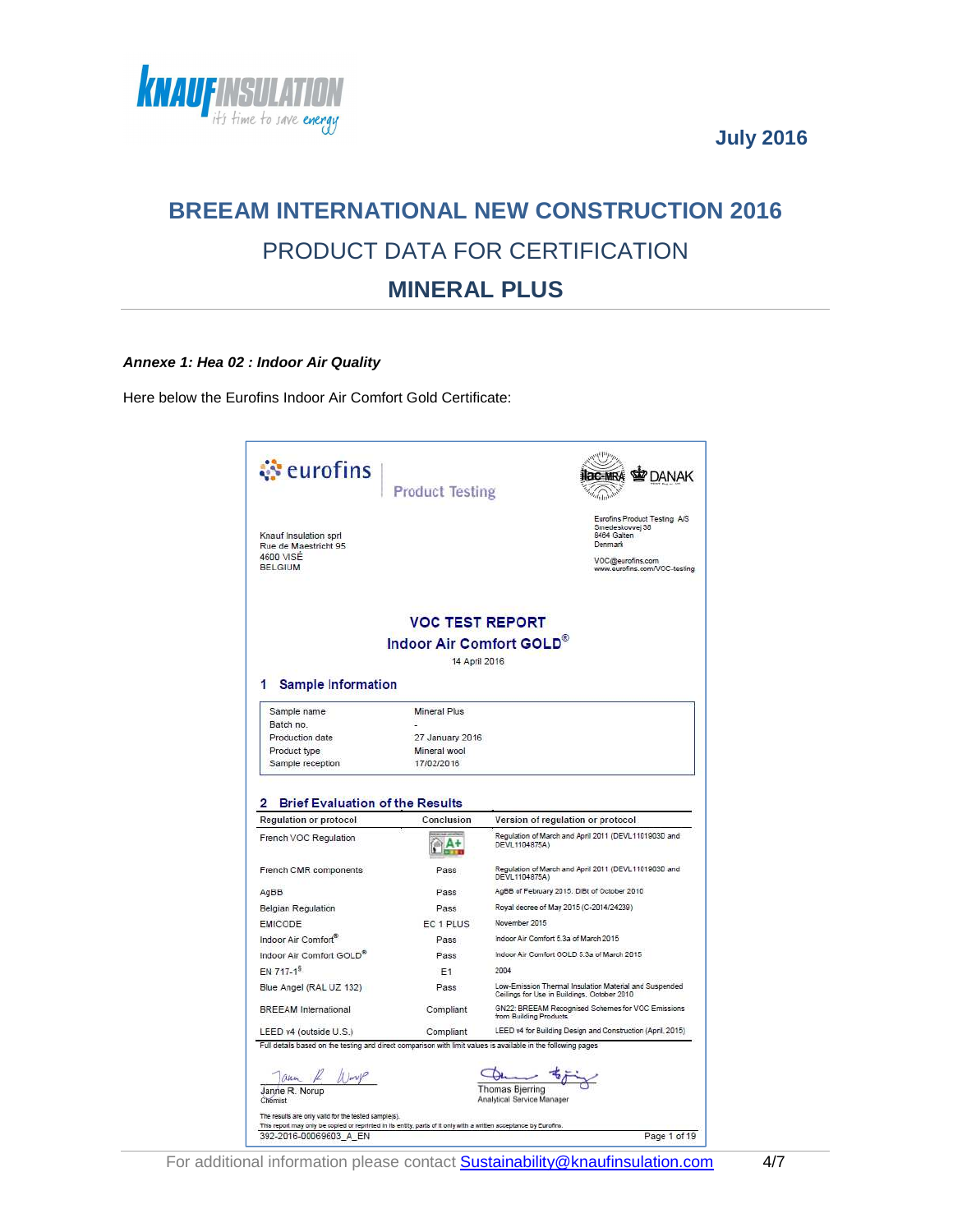



## **BREEAM INTERNATIONAL NEW CONSTRUCTION 2016** PRODUCT DATA FOR CERTIFICATION **MINERAL PLUS**

#### **Annexe 2: Mat 01-Life Cycle Impact-Mat 01 Calculator**

As MINERAL PLUS Knauf Insulation products have third party verified EN 15804 EPD's, please find here below the answers to provide for Mat 01 calculator (if we consider only insulation elements in the assessment).

#### (M) Source LCA data quality - Methodologies

| Majority of individual materials/products in the building:                                                                                | Score:- |    |
|-------------------------------------------------------------------------------------------------------------------------------------------|---------|----|
| Are assessed using data of unknown methodology                                                                                            | n       | N  |
| Are assessed to a publicly available methodology compliant with (the current<br>version of) ISO 14040 & ISO 14044                         | 4       | N  |
| Are assessed to a publicly available AND peer reviewed methodology<br>compliant with (the current version of) ISO 14040 & ISO 14044       | 8       | N  |
| Have an EPD (Manufacturer or Trade Association) to a publicly available AND<br>peer reviewed PCR compliant with (the current version of): |         |    |
| PAS 2050                                                                                                                                  | 12      | N  |
| ISO 21930                                                                                                                                 | 16      | N  |
| <b>EN 15804</b>                                                                                                                           | 20      |    |
| Points                                                                                                                                    | 20      | 20 |

#### (M) Source LCA data quality - Geographic applicability

Majority of individual materials/products in the building are

| assessed:                                                                                                    | Sum:- |    |
|--------------------------------------------------------------------------------------------------------------|-------|----|
| Using LCA data of unknown geographic applicability OR not componsated to<br>local conditions                 | Ω     | M  |
| Using LCA data that has been compensated to local conditions (e.g. energy-<br>mix) according to CEN/TR 15941 | 5     |    |
| Using data no older than 10 years (generic) or 5 years (maunfacturer specific)                               | 5     |    |
| Point                                                                                                        | 10    | 10 |

#### (M) Source LCA data quality - Verification

Majority of individual materials/products in the building are

| assessed using:                                                         | Score:- |   |
|-------------------------------------------------------------------------|---------|---|
| Unverified LCA data/data of unknown level of verification               | 0       | N |
| Verified/peer reviewed LCA data                                         | 6       |   |
| Verified EPD (Manufacturer or Trade Association) data to ISO 14025, ISO | 10      |   |
| 21930 or EN 15804                                                       |         |   |
|                                                                         |         |   |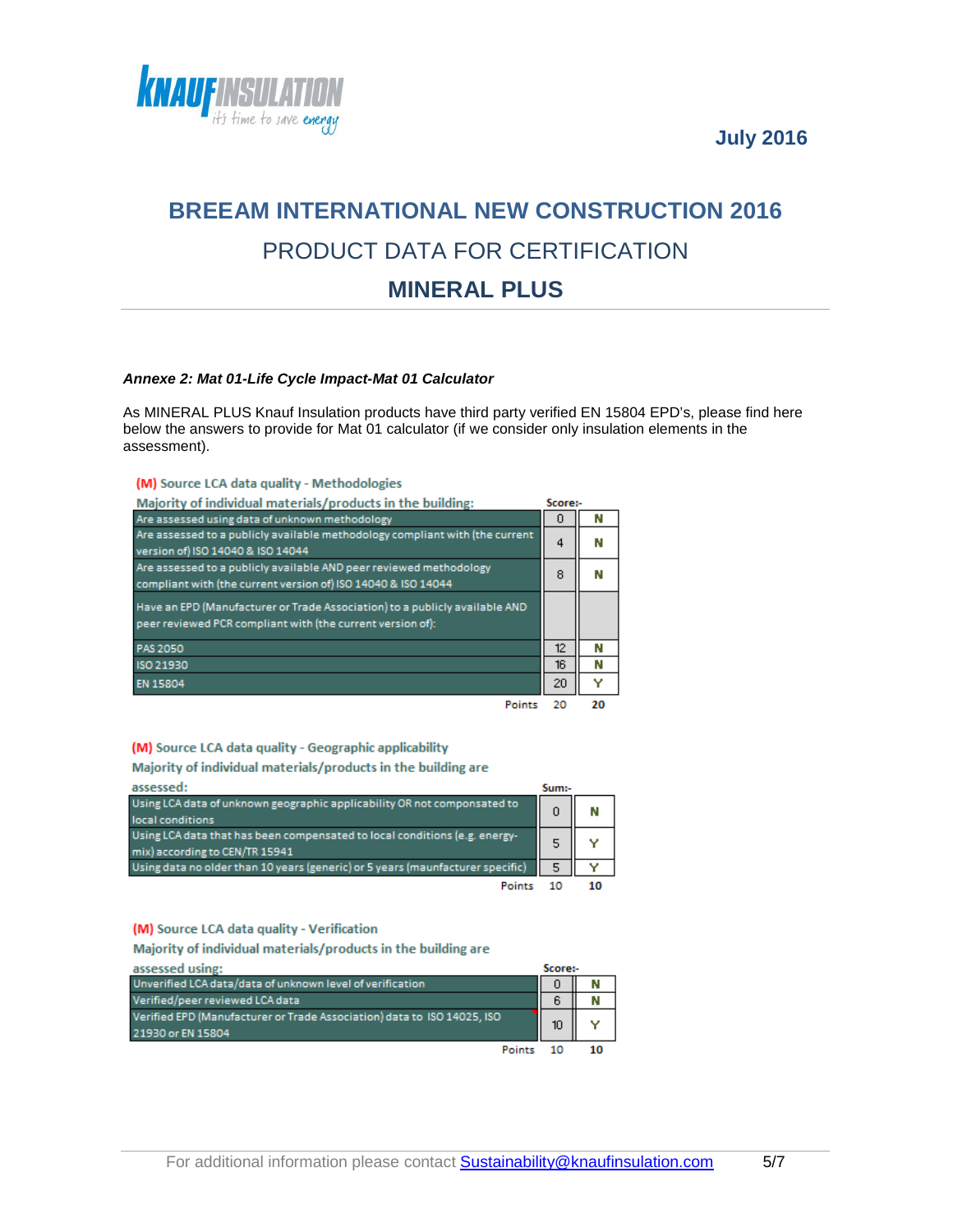



## **BREEAM INTERNATIONAL NEW CONSTRUCTION 2016** PRODUCT DATA FOR CERTIFICATION **MINERAL PLUS**

#### **Annexe 3: Mat 03 Responsible sourcing of Glass Mineral Wool with ECOSE**

Here below additional detailed information $^6$  by production site about yearly average external secondary materials utilized in the fabrication of the MINERAL PLUS products.

|                                              | Vise<br>(Belgium) | Lannemezan<br>(France) | <b>Eskisehir</b><br>(Turkey) | Krupka<br>(Czech<br>Republic) |  |
|----------------------------------------------|-------------------|------------------------|------------------------------|-------------------------------|--|
| Total recycled<br>content<br>(external only) | 79%               | 75%                    | 80%                          | 80%                           |  |

 $\frac{6}{6}$  Most recent data 2013-2014 depending on locations